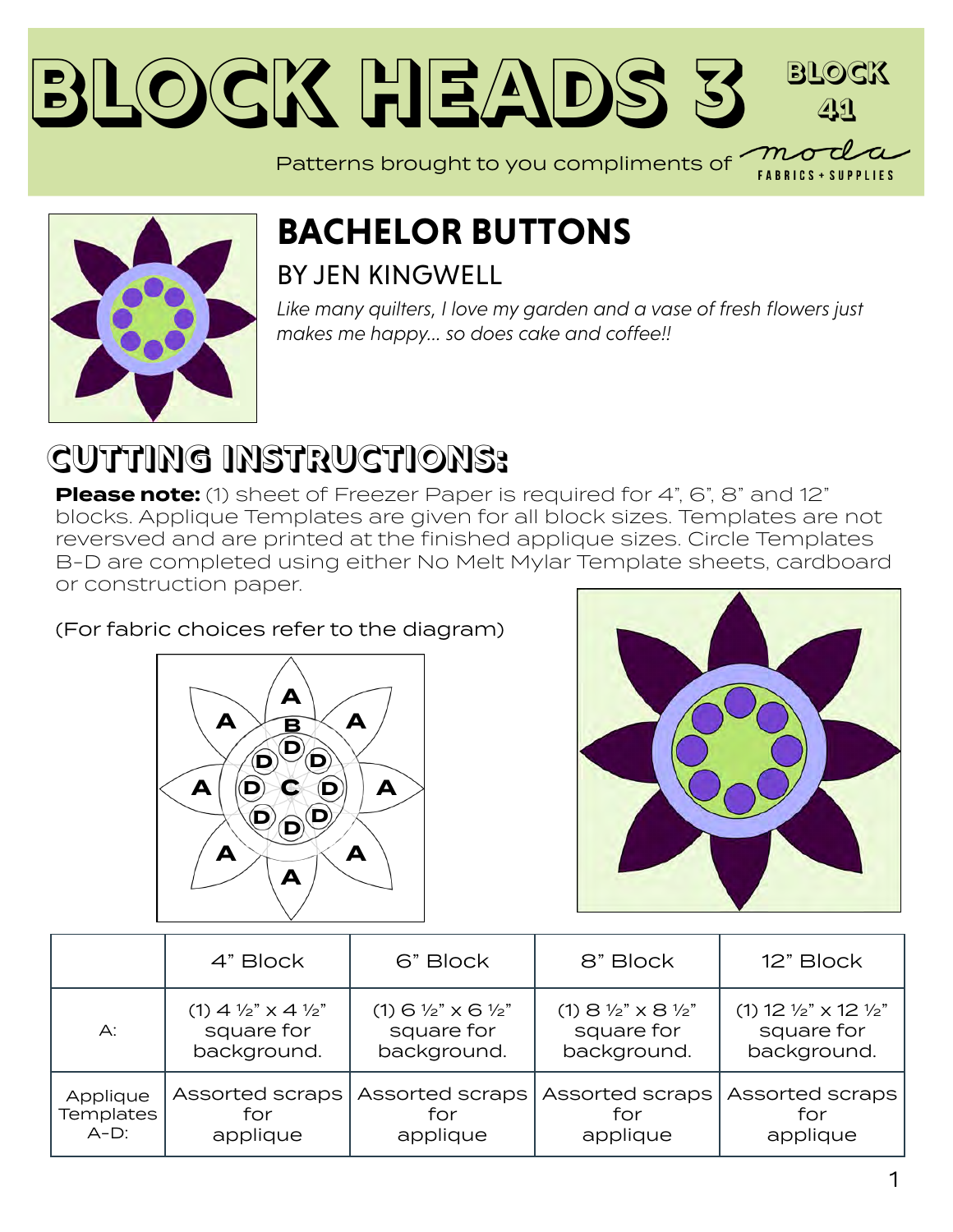### **ASSEMBLY INSTRUCTIONS:**

#### **Piecing Instructions:**

**Please note:** Applique instructions are for needle turn applique. Please use your preferred method of applique when competing applique. Applique Templates A-D do not include a ¼" seam, therefore the printed size of the template is the finished applique size.

- 1. Print the appropriate set of applique templates for the block size you wish to create (4", 6", 8" or 12" finished).
- 2. Trace Template A onto the matte side of Freezer Paper (1) time and reuse.
- 3. Cut out the Template A shape exactly on the line.
- 4. With the shiny side down, iron the Freezer Paper onto the right side of the fabric. Freezer Paper should adhere to the fabric.
- 5. Lightly draw around the shape with a chalk marker. Trace (8) times.
- 6. Cut out each Template A shape about ¼" outside the Freezer Paper shape. Pull the Freezer Paper away.



- 7. Prepare Templates B-D (large, medium and small circles) using a different method. Trace each of the Templates B-D onto either a No-Melt Mylar Template sheet, cardboard or a piece of construction paper. Use what is available as long as it's sturdy and can withstand heat and misted starch. Only trace each template once. The traced template will be the finished size of the applique circles. Do not add a ¼" at this time.
- 8. Cut out each prepared Template B-D from the template sheet, cardboard or construction paper and label.
- 9. Roughly cut out (1) Template B, (1) Template C and (8) Template D from fabric. Add a 1/4" around each edge when cutting templates from fabric.
- 10. Center the prepared Template B onto the oversized fabric Template B circle.
- 11. Use a needle and thread to make a running stitch around the edge of the fabric circle.
- 12. Pull the thread taunt, making the fabric tight around the prepared template circle.
- 13. Knot the thread to secure.
- 14. Starch Template B with the prepared template circle still inside the fabric. Iron until dry, creating crisp curved edges.
- 15. Carefully remove the prepared template circle from the inside of the fabric. Iron again carefully.
- 16. Repeat methods to create (1) Template B, (1) Template C and (8) Template D.



Block 41 - Bachelor

Block 41 - Bachelor Buttons

en Kingwell



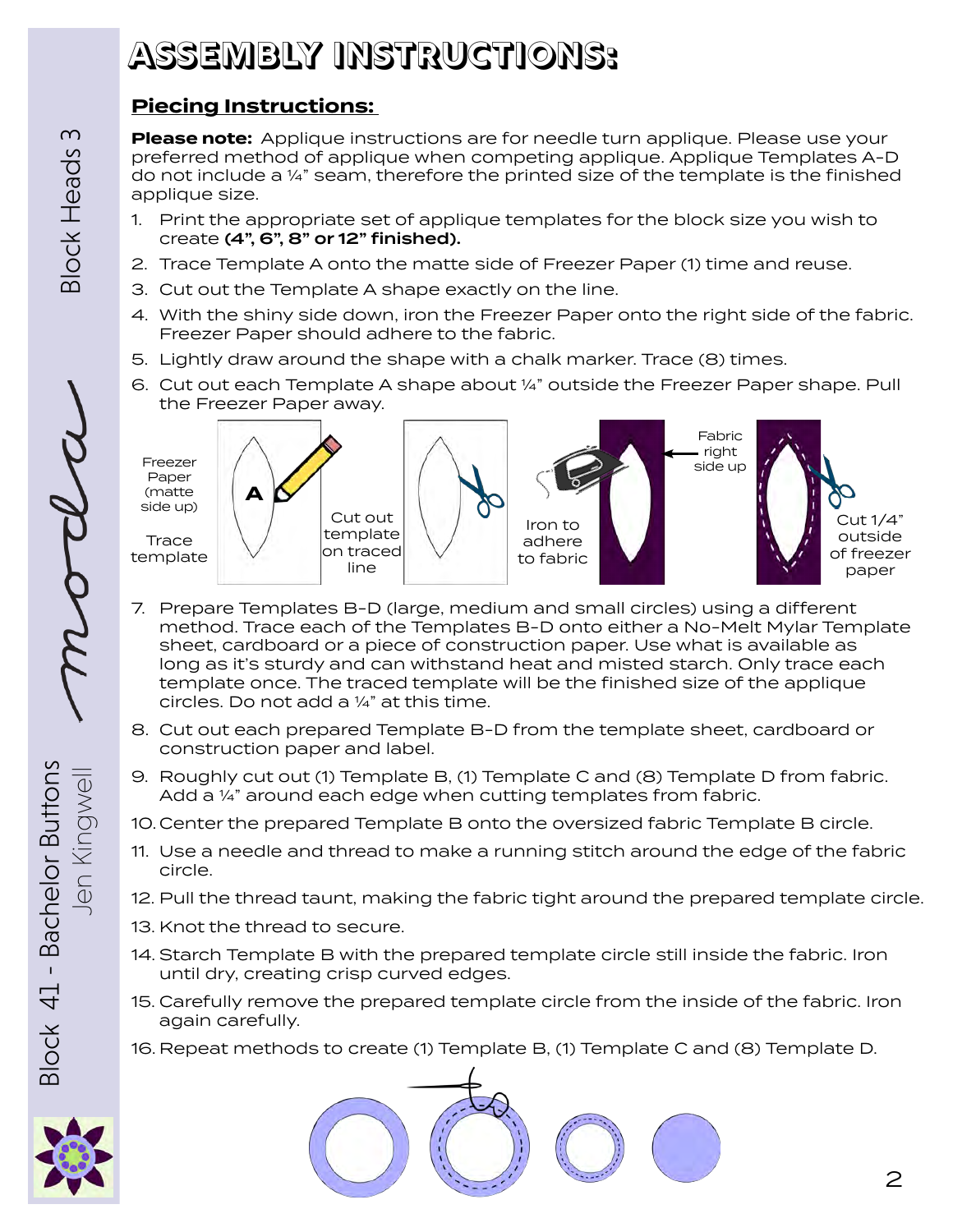### **ASSEMBLY INSTRUCTIONS:**

17. Fold the background square into quadrants and press to make creases in the fabric. This will help with accurate and balanced template placement.



- 18. Place Template A pieces onto the background square using the creased quadrants as your quide. Ensure that templates are at least a  $\frac{1}{4}$ " away from the edge of the background square.
- 19. Before stitching into place, ensure that placement is satisfactory by placing Template B onto the Template A pieces momentarily. If you are satisfied with the Template A placement, pin in place and proceed.
- 20. Stitch Template A pieces in place, using your needle to turn under the seam allowance as you stitch. On inward curves, clip the seam allowance almost to the marked seamline to make turning the edge easier.
- 21. Once Template A pieces are stitched in place, place Templates B-D in alphabetical order.
- 22. Pin applique pieces in place. Stitch in place using a decorative stitch and thread color of your choice.
- 23. Repeat for all appliques until the block is complete.
- 24. Press the block on the wrong side. Refer to Page 1 for finished and unfinished block sizes.









### **DESIGNER INFO**

New Collection: Winkipop, my new fabric line, will be in stores this November, and Covid lockdown has given me lots of time to work on new projects. So stay tuned!



Block 41 - Bachelor

Block 41 - Bachelor Buttons

en Kingwell



Jen Kingwell

[www.jenkingwelldesigns.com](http://www.jenkingwelldesigns.com)

**o** [@jenkingwell](http://www.instagram.com/jenkingwell)

[www.facebook.com/jenkingwelldesigns](http://www.facebook.com/jenkingwelldesigns)



3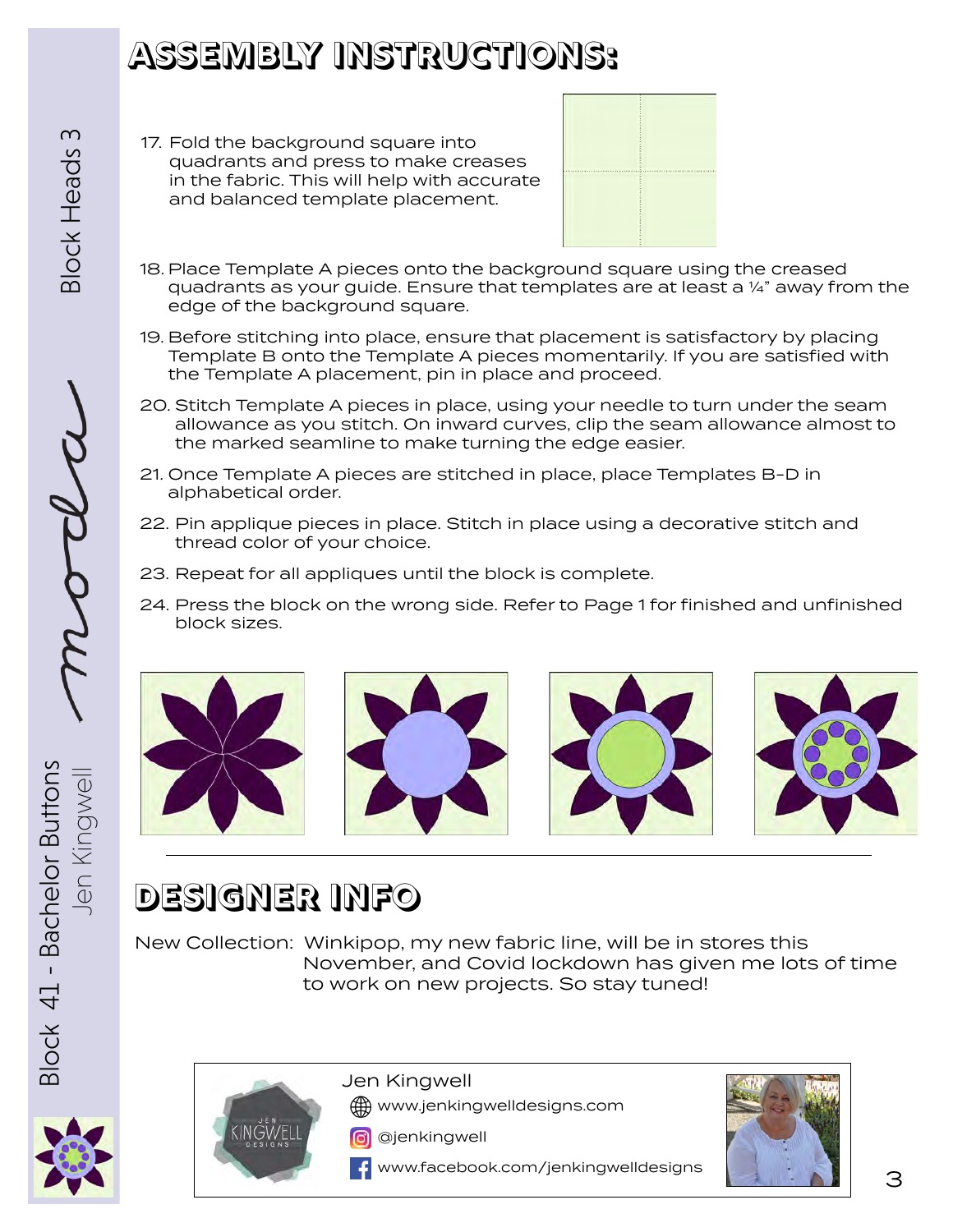

Block 41 - Bachelor Buttons 4 Inch Block by Jen Kingwell

*Ensure that block measures 1".*

1 inch

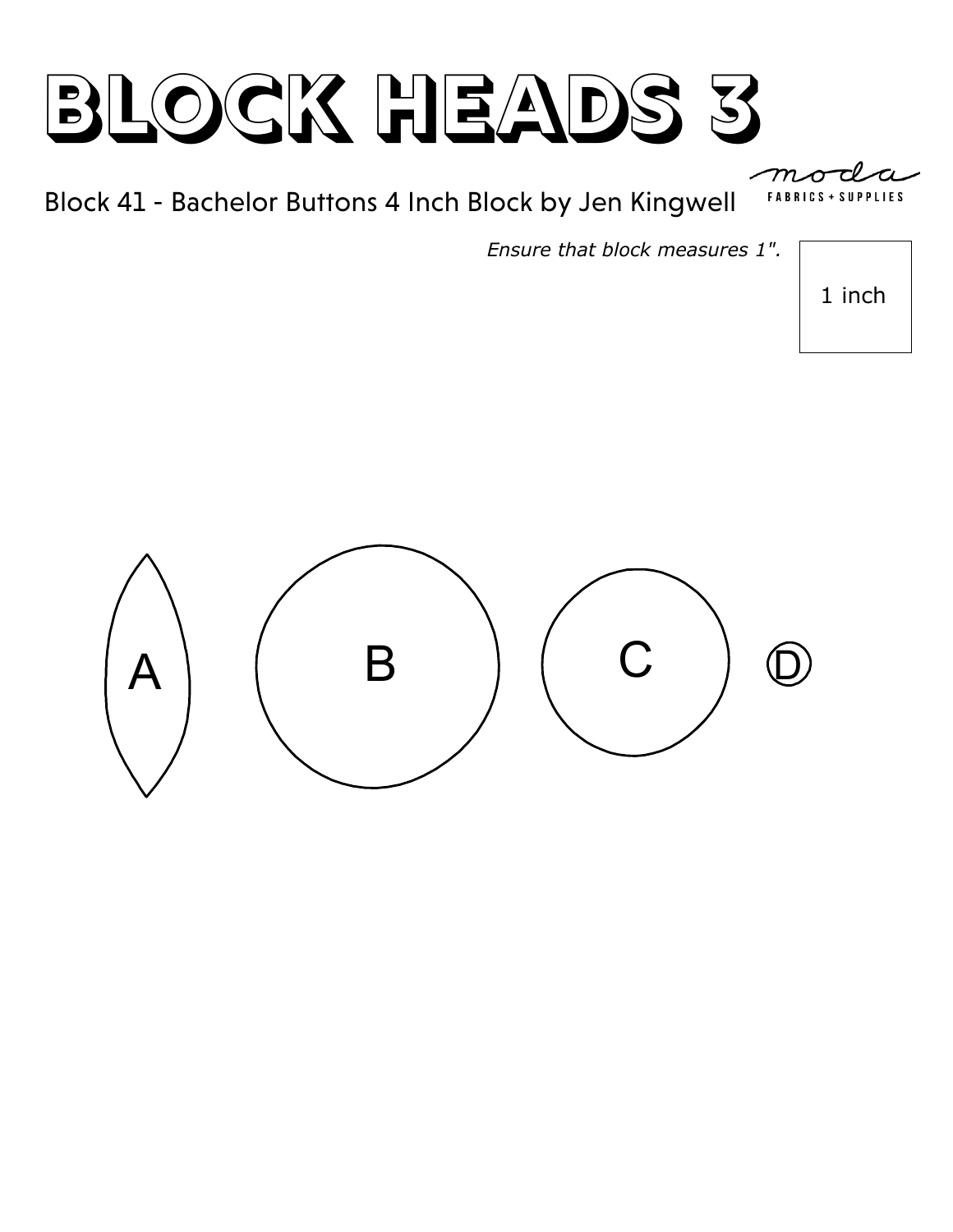

*Ensure that block measures 1".*

1 inch

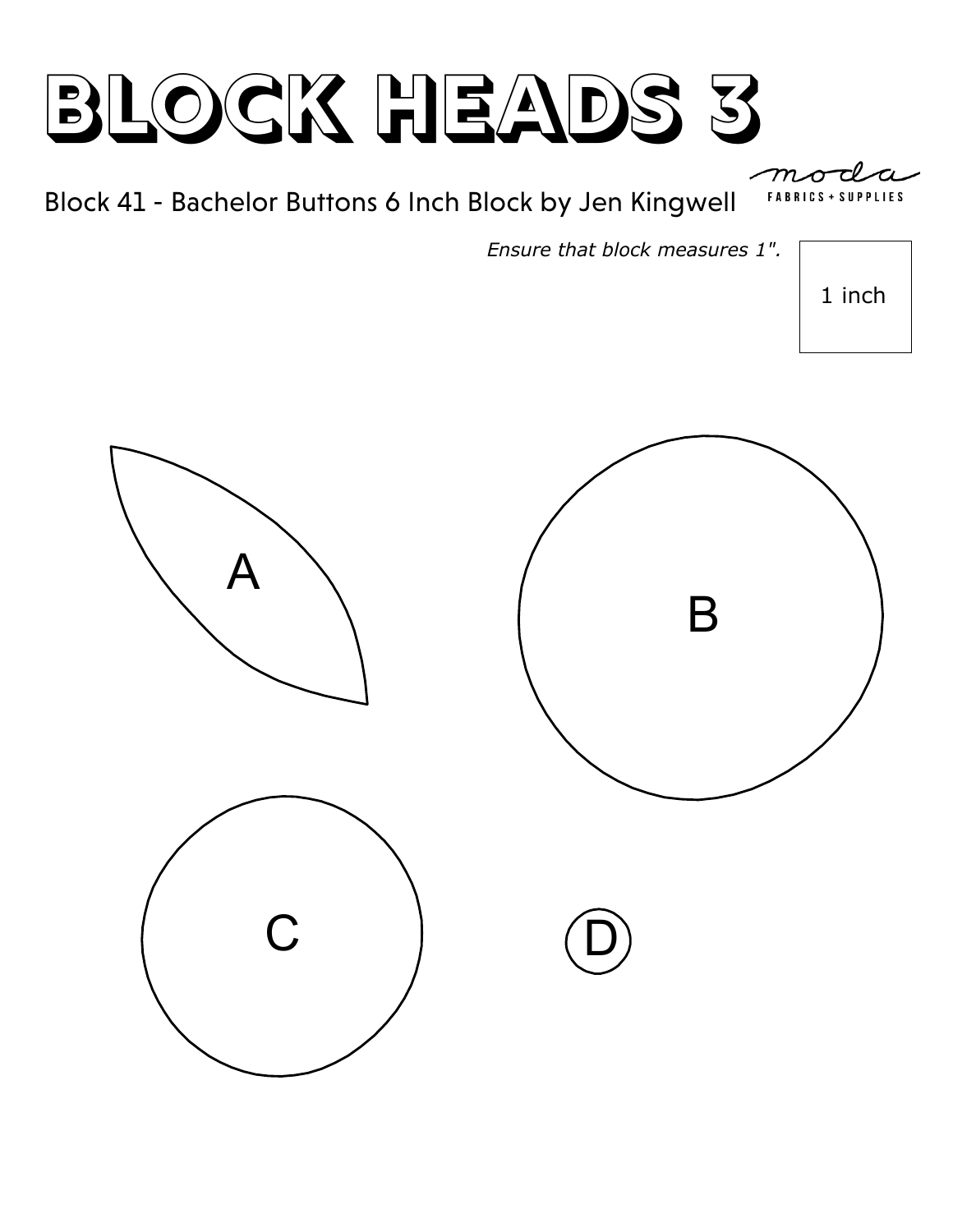

Block 41 - Bachelor Buttons 8 Inch Block by Jen Kingwell

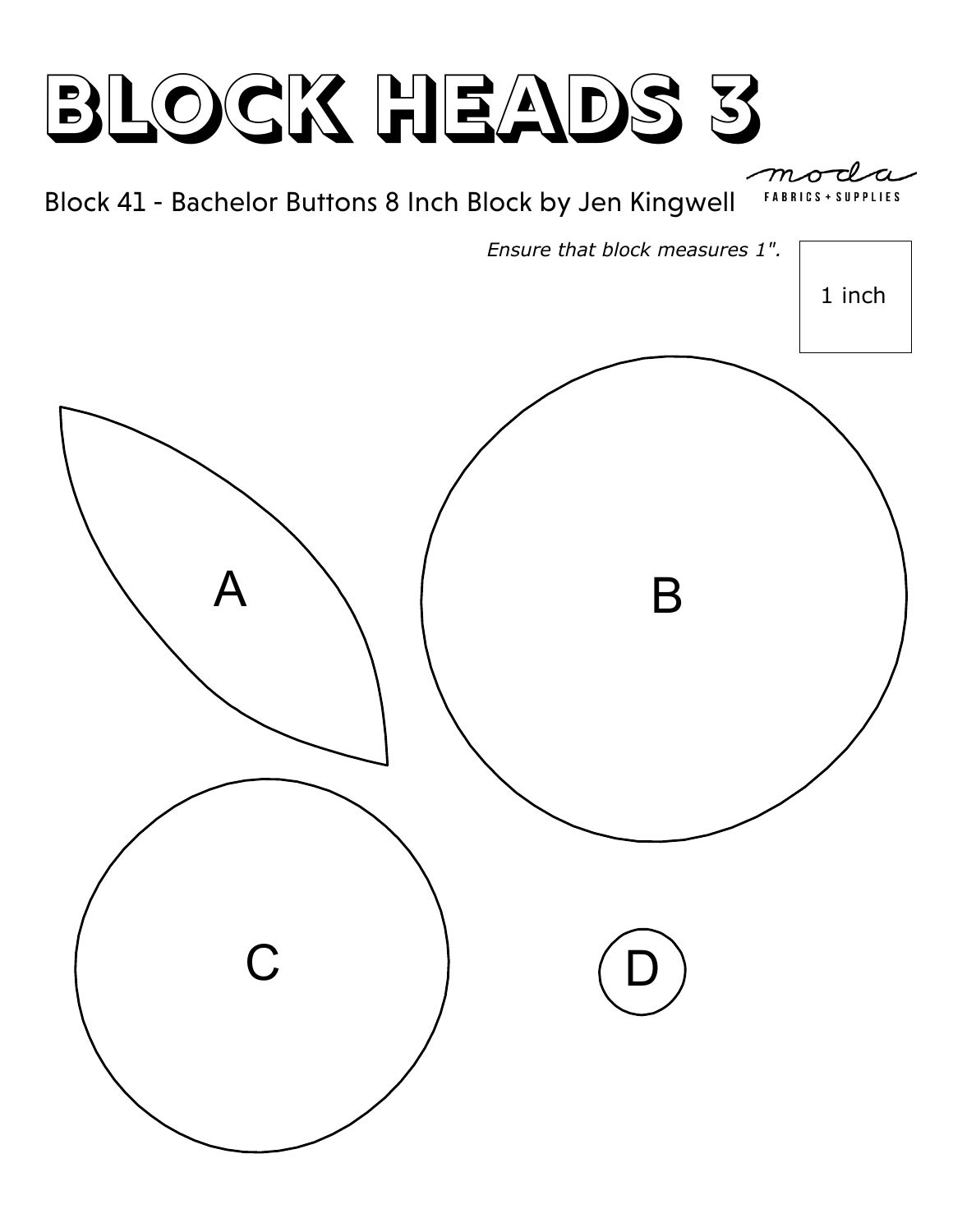Block 41 - Bachelor Buttons 12 Inch Block by Jen Kingwell FABRI